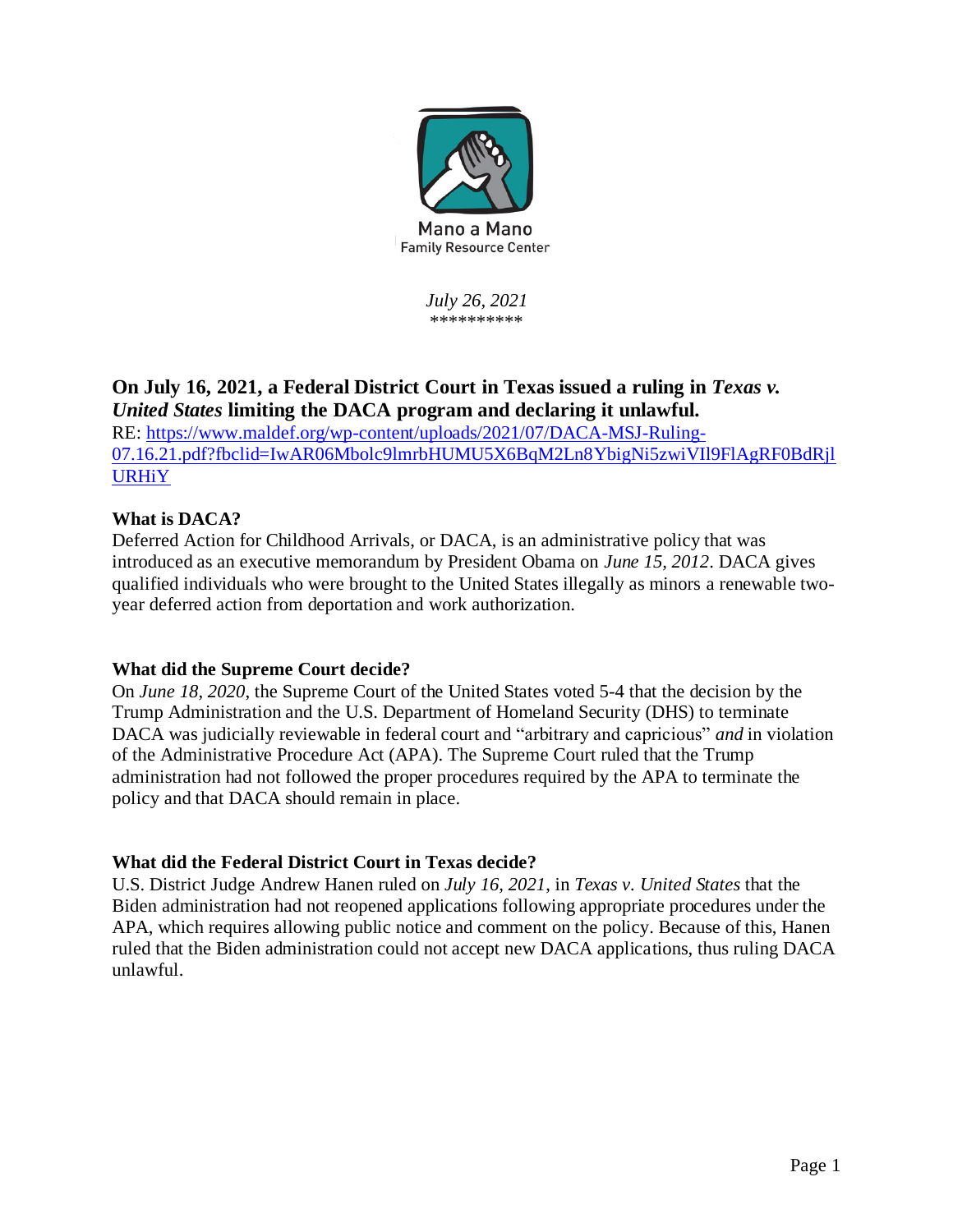

### **What does this mean for current DACA Recipients?**

If you currently have DACA and if your first-time initial DACA request has been filed *and* granted, your DACA and work permit continue to be valid. You may continue to use your social security number and work permit. Additionally, you can continue to renew your DACA permit. It is still advisable to renew your DACA within 150 days of its expiration date.

#### **Can those who currently have DACA continue to renew**?

YES! This court order does not prohibit USCIS from accepting *and* processing DACA renewals. USCIS encourages renewals to be filed between 120 and 150 days prior to the expiration of your DACA. If your DACA expires soon, RENEW NOW!

#### **Is advance parole still available for DACA recipients?**

According to a statement made by USCIS, the agency will continue to process and approve advance parole for DACA recipients.

#### **Am I at risk of deportation now?**

DACA recipients and DACA applicants are **not** a priority for deportation at this time. This court case states that this court decision "does not require DHS or Department of Justice to take any immigration, deportation, or criminal action against any DACA recipient, applicant, or any other individual."

#### **What does this mean for those who have a pending initial DACA application?**

This court order ruled that USCIS can no longer grant new DACA applications. If your first-time initial DACA request is filed, but it has NOT been granted yet as of *July 16, 2021*, it is our understanding that those applications will not be granted until further notice. It is important to note that this does not mean your request is denied or rejected, it is simply being held without approval.

#### **My DACA has been lapsed for more than a year, can I still renew?**

Previously, applicants whose DACA expired for more than one year could renew by submitting an initial application. Under the latest decision, USCIS is no longer able to approve initial applications, therefore someone who did not renew their DACA for more than one year after expiration cannot apply for renewal at this time.